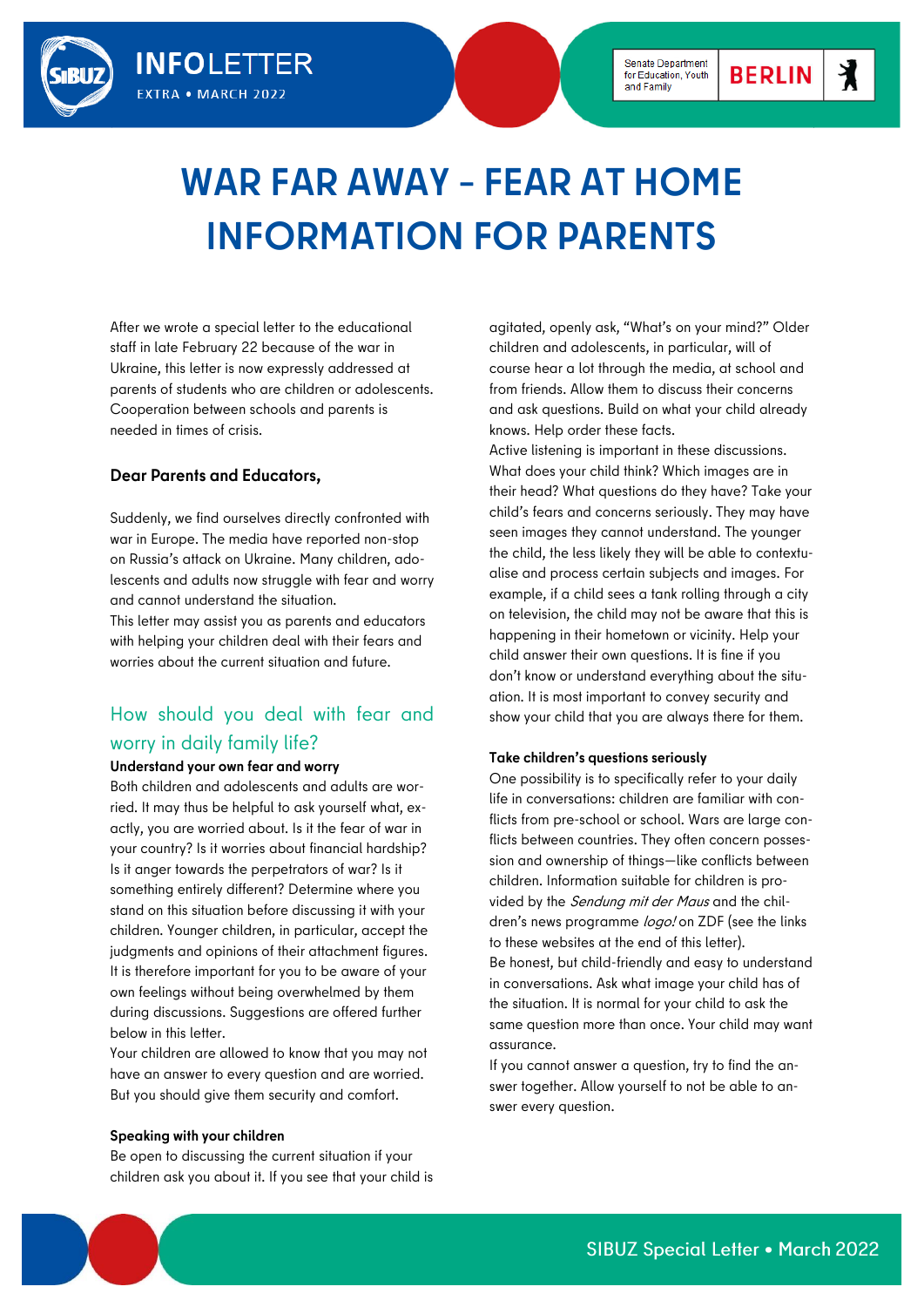"I am worried too and can't answer all of your questions. Let's try to better understand and handle the situation together. I am always there for you."

Another possibility is to explain the positive developments and efforts of other countries:

"Many countries are discussing how and doing everything they can to end the war as quickly as possible. There is hope that many people can be helped."

Such discussions should be held in a relaxed atmosphere. Be sure to have such discussions at the "right" moment when your child is ready. For example, avoid such conversations before bedtime. Some children may not want to talk about it and prefer to draw or play. This is also normal. War doesn't need to play a big part in a child's daily life. This should be possible, but guided by you.

## **Age-appropriate responses and explanations**

Older adolescents and young adults may partly understand the war's economic, geopolitical and historic backgrounds. And they may want to discuss these backgrounds with their parents. However, children and younger adolescents don't have to understand these things and should focus on how they are doing here and now. Feelings may also differ depending on age. Stay open and offer discussions that are appropriate to your child.

## **Watch discussions between children and adolescents**

Especially if you have children who are different ages, discussions about the war may differ greatly. Ask your older children not to overburden their younger siblings. Emphasise that younger children cannot and do not have to understand everything yet. In general, the war should not be discussed solely among the children, but with the family or between children and their parents. Set aside time to discuss this matter to prevent it from taking up too much space during the day. Also be attentive and ask if and how your children are discussing this subject with their peers. Explain that not everything other (older) children say is necessarily true. Emphasise that your child can always come to you and their teachers at school with questions and concerns.

## **Continue daily life and maintain normalcy**

Contentious issues, such as the Covid pandemic, often have us suspend daily life and ask what we should do and change now. This is appropriate for adjusting to a new situation. But be sure to maintain your child's structures and rituals (e.g. having meals, reading, playing and cuddling together and bringing your child to bed). These strengthen emotional security and provide comfort and stability to your child.

The current situation often puts parents and adolescents in a dilemma: can I do something fun with my children or friends while others are suffering? For children, it is important to continue daily life which includes fun and joy.

## **Keep moving**

Physical movement, especially outdoors, will improve your mood. Motivate your child and yourself to go outside and move a little every day. This does not require high athletic performance; a walk will do.

## **Dealing with feelings of helplessness**

War often makes onlookers feel powerless. There is seemingly nothing one can do from the outside to influence the course of events. Think of a way together to make your child feel like they are having an impact. Is there anything you could do, for example, to assist Ukrainian refugees?

#### **Being there for each other**

Discussing current problems and feelings together can especially create new bonds. Children and adolescents may also be relieved to know that others have similar concerns. You may also consider regular "feeling check-ins" by, for example, quickly asking your child how they are doing after school or before going to bed. You may also perform simple "smiley checks" on younger children by asking them how they are feeling and why they are feeling this why:

"How are you feeling? Why is that so?"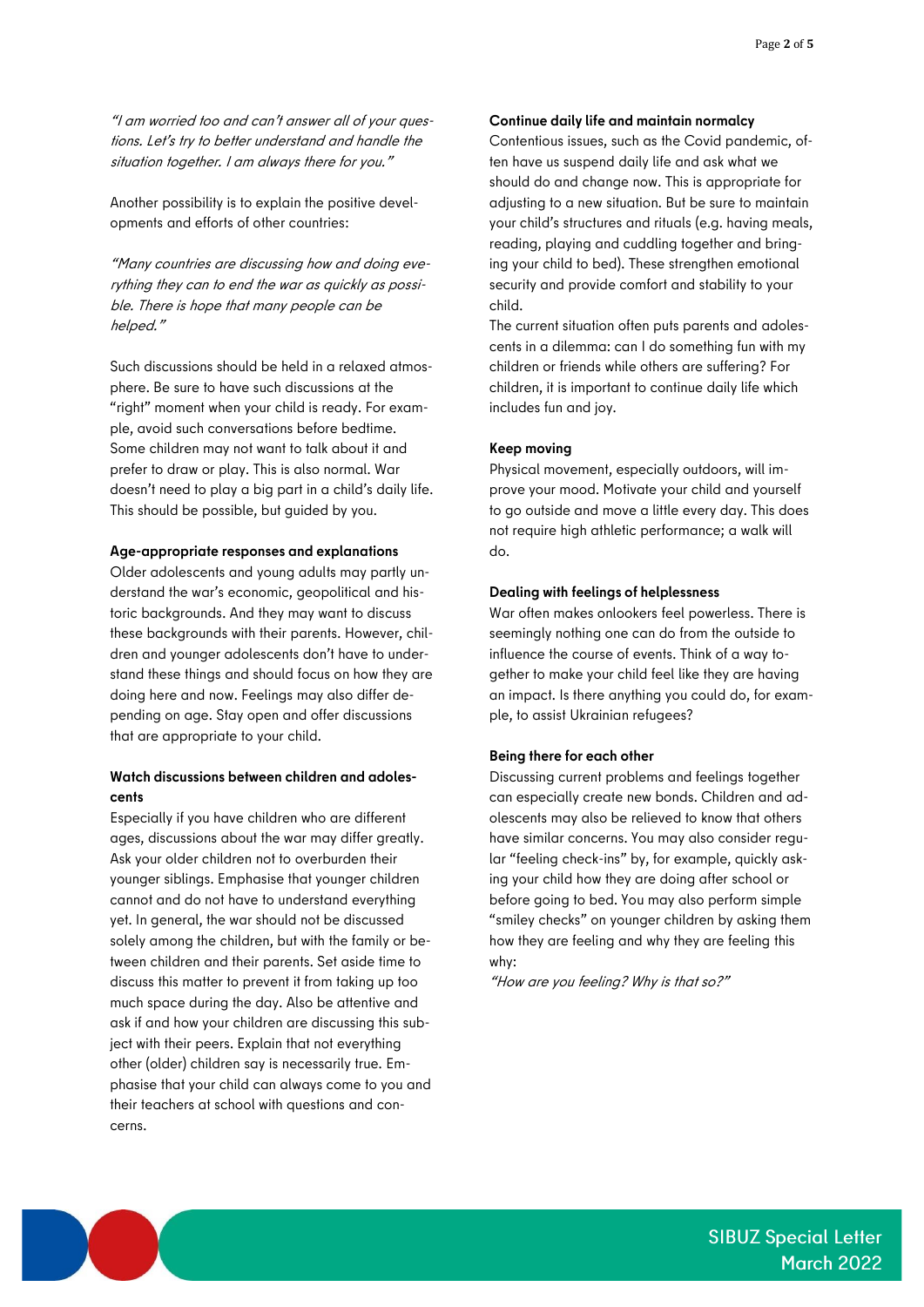

## **Be attentive**

Feelings of fear, anger and sadness are completely normal and should be permitted. If your child feels like they are overwhelmed by emotion, it may help to focus on something specific in the current moment, such as breathing, feet on the floor or a picture on the wall. Some children may also benefit from breathing exercises:

- 4 seconds of long deep breaths through the nose
- 4 seconds of holding one's breath
- 4 seconds of breathing out through the mouth
- 4 seconds of holding one's breath before breathing in

## **Be careful of media consumption**

For the wellbeing especially of your younger children, don't allow them to see images of war that they may have difficulty processing. The media are currently flooding us with news about the war in Ukraine. This multitude of information makes it difficult for many to make up their own minds. If you notice your children consuming a lot of media, explain to them that, while it is good to stay informed, too much information may also cause one to lose sight of real life. Show your children that time spent offline away from the conscious consumption of information—ideally with you—is good and important. Perhaps your children already had such discussions at school and on which you can then build.

## Irritability and aggression

The primary feelings are currently fear of and worry about the war. There is also an increased likelihood of irritability and aggression at home and at school. Uncertainty can be nerve-wracking and make people irritable. Especially after 2 years of the pandemic, many people's "batteries are empty" and

the tense political situation leads to anger, frustration and aggression. This may be amplified when people from Ukraine and Russia meet each other here. Explain to your children that their Russian neighbours are not responsible for the war. These people are probably also suffering from the conflict and wish for peace. If you see children harassing each other, ask them why they are doing that. Explain that war in Ukraine doesn't mean that we should be fighting here.

## Prevent discrimination and prejudice

Children and adults from or with relatives in Russia or Ukraine may face prejudice or even be treated as responsible for the war. Prejudice may form quickly and result in conflict. To prevent discrimination and stigmatisation, you, as an educator, have to watch your language. To avoid attributions, don't juxtapose groups, such as "the Russians" and the "the Ukrainians", but discuss developments and actions that lead to conflict. Speak of "people from Ukraine/Russia" or "people fleeing from the war".

## Integrate refugee children and adolescents into school and daily life

Ukrainian refugee children and adolescents may also attend your children's or welcoming classes. This may lead to curiosity, but perhaps also to shyness of the children and adolescents here. Help your children approach refugee children or adolescents. Discuss first interactions with your children: your children may ask if the new kid or adolescent would like to play, can explain something or arrived safely. Especially if neither speaks the other's language, use images to ask, e.g. if the new kid/adolescent would like to play football. Encourage your child to be creative! Explain to your child that the escape is not a good topic for a first conversation. Daily life and arrival should be assisted as much as possible, especially if your child or family speak Ukrainian or Russian and can help with translations.

## What to do with my worries?

As parents or educators, you are the most important reference persons and first contact persons for your children. You give them security, explain the world and, given the circumstances, enable them to develop safely. It is therefore important for parents and educators to be able to support their children as much as possible. As addressed at the beginning of this letter, adults also have fears and worries. All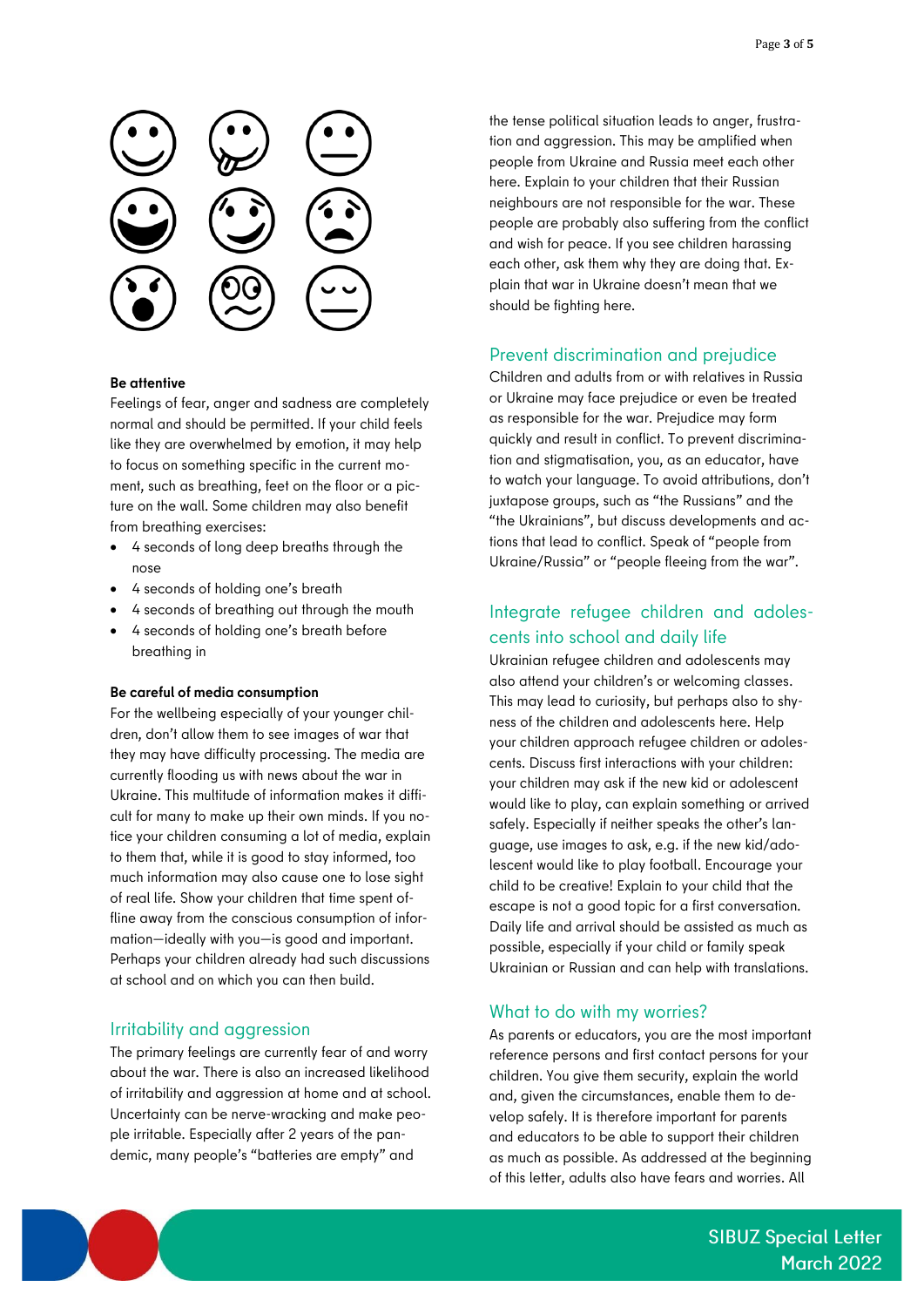points discussed above also apply to you as an adult. Worries can easily seem overpowering and be perceived as the actual future. It is therefore especially important to emphasise that worries and negative thoughts are just that—worries and thoughts. They do not have to become real. Remain able to act and see what you can do for yourself in your daily life. You will be better able to provide your children with security and comfort if you are in a stable, well-balanced place yourself. If you find the current situation difficult, you may also contact the institutions listed below.

#### **Strengthen resilience**

Resilience is a person's psychological ability to withstand crises. Resilience is therefore acquired primarily when dealing with difficult topics and when handling stressful experiences. Central elements are:

- Acceptance. What do I have to accept as it is? Acceptance includes accepting feelings and oneself. If a situation can be changed, this should of course be considered.
- Optimism. What in my life is good? What am I grateful for? This is about seeing the good during difficult times.
- Focusing on solutions. What are possible solutions? Which steps can I take?
- Strengthening ability to act. What can I do? Where can I do something? I may not be able to end the war in Ukraine, but I can go to demonstrations, support people, etc. Adolescents especially have creative ideas—talk to them!
- Taking responsibility. How can I assist my neighbours? Responsibility especially refers to one's direct surroundings, e.g. in one's city.
- Solidarity. Who feels like me? Who can support me? Who can I support?
- Planning for the future. What future do I see for myself and my family? What can I do to reach this future?

#### **Three things**

A good way to appreciate the small things in daily life is to every day write down three things for which you are thankful. This may be one of the first warm days of the year, a beautiful moment with your children or time for yourself. Focusing on the moment often helps prevent worries from becoming overpowering. This can also be a ritual with your child when you discuss the good things about the day at night.

## **Own media consumption**

Also be aware of and set times for your media consumption as parents. "Too much" news about the war often leads to feelings of helplessness and perceptions of the world as unsafe. Avoid consuming news in the presence of young children.

#### **Do something nice for yourself!**

Take time for yourself, if possible. If you notice that you have no more resources to support your children, private support (e.g. from your partner, family or friends), but also professional support (e.g. at school) should be considered. An important requirement for your child's wellbeing is your own wellbeing. It is completely valid and important for you to be well and have fun.

If you need more external support, please do not hesitate to take advantage of our services.

# Counselling from SIBUZ / school psy**chologists**

For further information and offers, please contact your local SIBUZ.

https://www.berlin.de/sen/bildung/unterstuetzung/beratungszentren-sibuz/

## Links and further information (in German)

● Compilation of information and links for children and parents about the war in Ukraine from Trier University: https://www.uni-trier.de/universitaet/fachbereiche-faecher/fachbereich-i/faecherund-institute/psychologie/professuren/klinischepsychologie-und-psychotherapie-des-kindes-undjugendalters/aktuelles

#### ● Children's news:

https://www.zdf.de/kinder/logo/krieg-russlandukraine-102.html